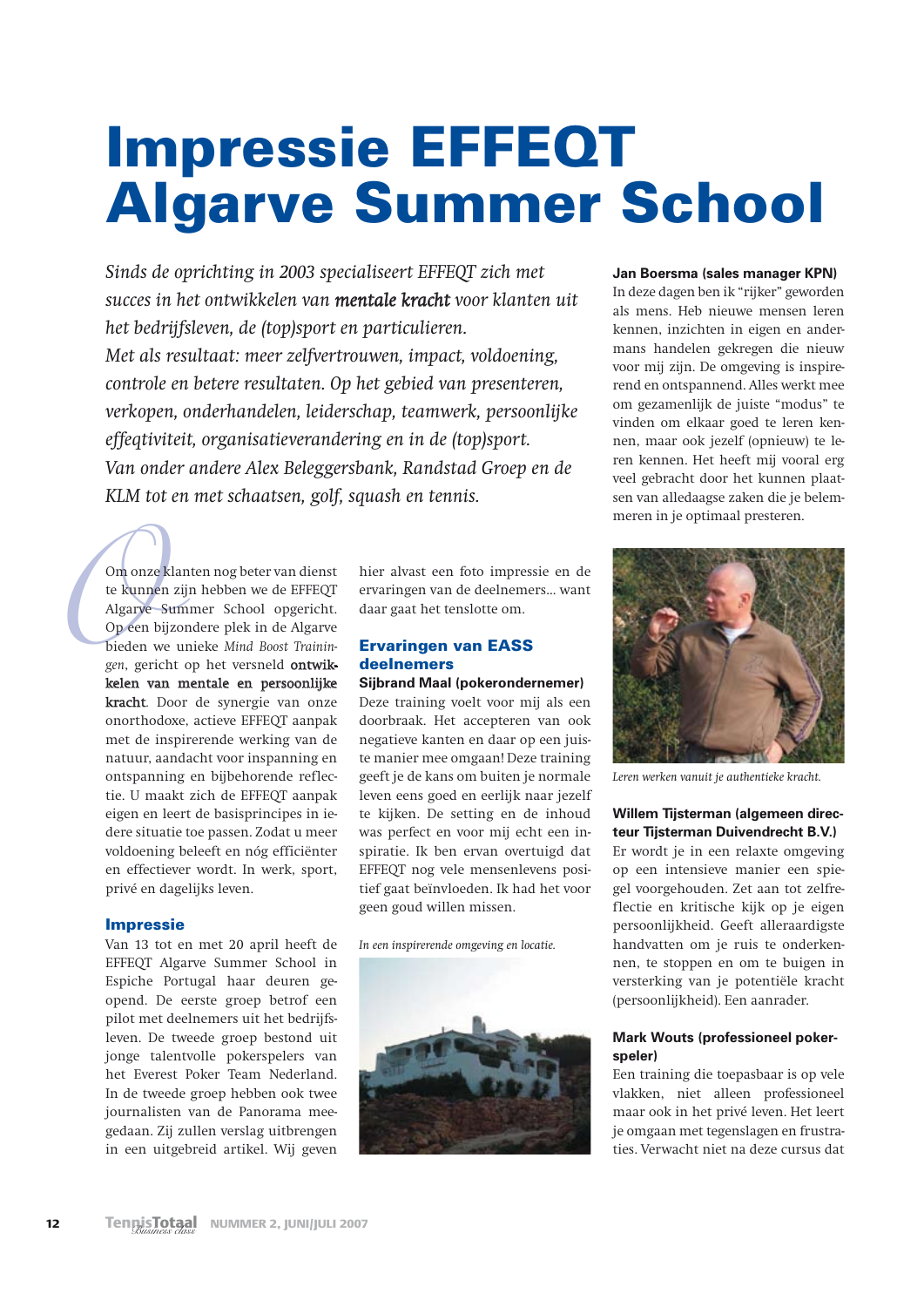

Je eigen mentale belemmeringen ontdekken en te leren hanteren. Eerst voor jezelf.

je de oplossing krijgt aangereikt, je moet met alle informatie die je krijgt, zelf aan de slag voor optimaal resultaat. Hele aardige mensen van EFFEOT die weten waar ze het over hebben. dat merk je aan alles. Een prachtige omgeving, weg uit je eigen wereldje, met een perfect onderkomen.

## Piet van Wier (IT ondernemer en consultant)

De training heeft voor mij te maken met Zelf-bewust zijn, een mentale opfriscursus. In de loop der jaren ga je steeds meer afdwalen van je doelen. Deze cursus maakt je er van bewust. Het totaalconcept, dus de intensiteit van de training in combinatie met de omgeving sprak mij het meest aan. Door de totaal andere omgeving ben je verlost van je dagelijkse ruis zodat de boodschap beter overkomt. Als je voelt dat je vast dreigt te raken in je (werk)omgeving is dit een ideale kans ie geest te "resetten". Ondanks dat ik van te voren geen idee had wat het mij zou kunnen brengen, heb ik er heel veel aan gehad. Ik denk dat door deze cursus heel veel burn-outs kunnen worden voorkomen.

Los van de dagelijkse sleur zodat je echt even afstand kunt nemen.





En als dat steeds beter gaat... ook in een teamsituatie.

# **Peter Meere (professioneel)** pokerspeler en toptennisser)

De simpele maar doeltreffende methode spreekt mij zeer aan. Tevens vond ik de focusoefeningen erg nuttig, mede omdat je het resultaat gelijk merkte. Verder vond ik Geo erg betrokken en zeer enthousiast in zijn werk wat voor een relaxte maar leergierige sfeer zorgde.... De EFFEQT Algarve Summer School is voor mij een echte eveopener geweest. Ik heb nu tijdens het sporten of pokeren een mentaal houvast waarop ik kan terugvallen in moeilijke tijden. Verder heeft deze training geholpen in mijn ontwikkeling als mens.

### Kurnia Helder (professioneel pokerspeelster)

De training was leerzaam en bracht nieuwe inzichten en werkte inspirerend. Ik heb geleerd stil te staan bij ruis en me te concentreren. En heb inzicht gekregen omdat ik voorheen niet besefte dat ik echt last had van ruis, dat dit miin prestaties beïnvloedde en dat het mogelijk is invloed te hebben op die ruis. Het was inspirerend omdat ik hierdoor het gevoel

Zodat je klaar bent om ook te ontdekken dat je ook heel anders kunt leren dan op de klassieke wiize...





Door gespiegeld te worden met hart en ziel.

heb meer kennis te hebben, waardoor ik mogelijk beter zou kunnen presteren, dan mijn tegenstanders.

## **Martiin Leopold (directeur)** Hoofdwerk B.V., interactieve spelontwikkelaar)

Geo hanteert een methode die je aan de hand van een heel fysieke ervaring enorm bewust maakt van je eigen functioneren(belemmeringen/opvattingen/angsten). De EASS is een mooie kans om te werken aan je persoonlijke ontwikkeling en dagelijks handelen. Een sterk concept, met veel praktische aanknopingspunten, wordt je op een actieve wijze helder gemaakt. De rustige en inspirerende omgeving, ver weg van de ingeslepen dagelijkse werkelijkheid, geeft de ruimte en de tijd om de ideeën op je in te laten werken. De groep biedt zowel feedback, reflectie en inspiratie. Kortom een prima gelegenheid om een echte kwaliteitsslag te maken in je functioneren.

## **Claes Wassenaar (afdelingshoofd) Biomedische Technologie, RIVM)**

Sommige trainingen raken. Ik denk omdat je er aan toe bent, het concept

Door focusleren. Zonder technische aanwiizingen een ontspannen backhand leren slaan in nog geen 15 minuten...